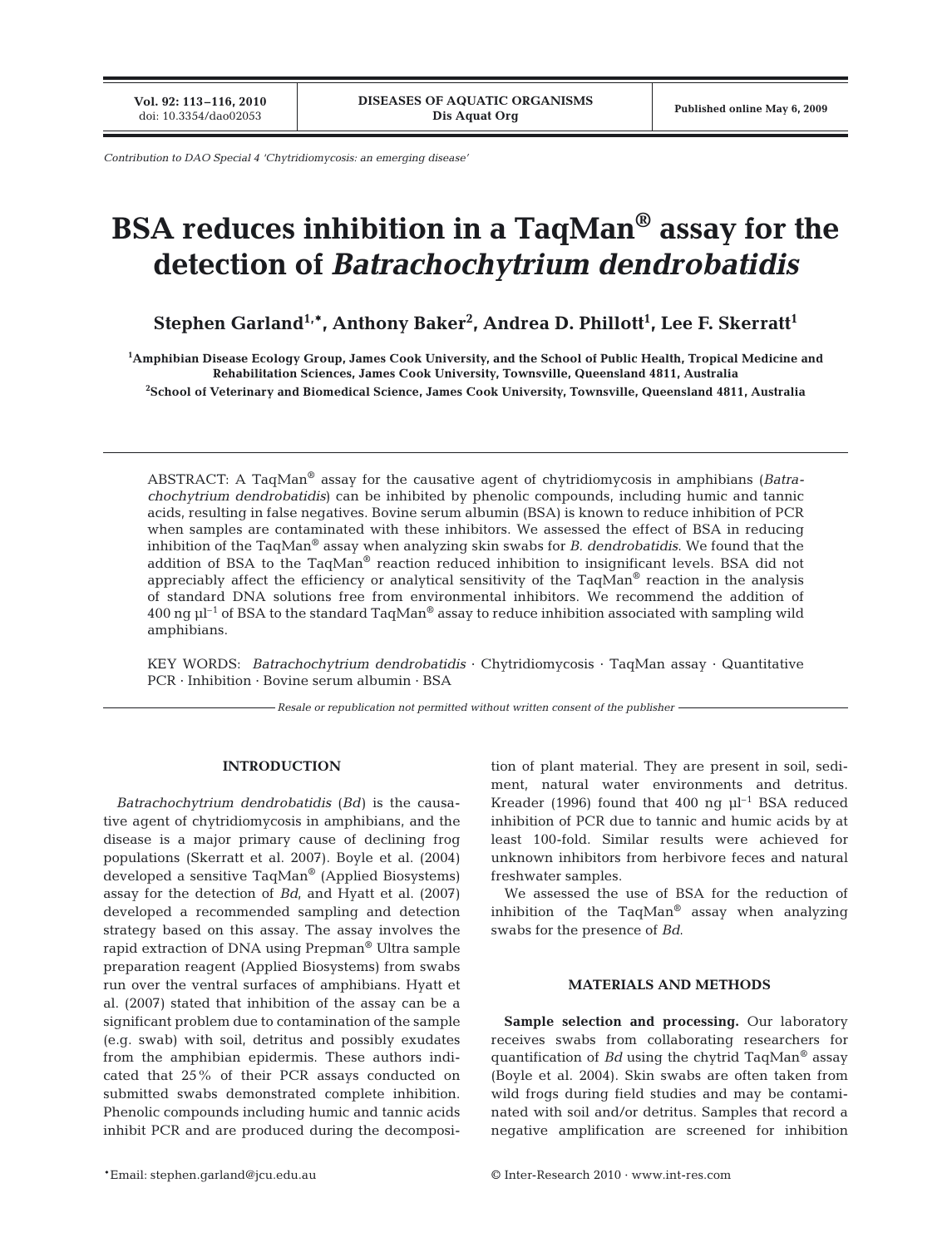using Applied Biosystem's TaqMan® exogenous internal positive control (IPC). A submission of 155 swabs was received for analysis. The swabs had been used to sample individuals from 6 marsh frog species representing the genera *Limnodynastes*, *Litoria* and *Crinia*. Many of the skin swabs were dirty and contaminated with inorganic and/or organic matter. DNA was extracted and batched into 40 groups (3 or 4 extracts per group) for PCR analysis. Twenty-seven of the group extracts (67.5%) produced high to complete inhibition of the IPC. These 40 group extracts were selected for further experimentation to test the efficacy of BSA in reducing inhibition and improving test sensitivity.

**DNA extraction and real-time PCR.** DNA was extracted from swabs as described by Hyatt et al. (2007). Real-time PCR analysis, including reaction mix and cycling conditions, followed Boyle et al. (2004) with the following modifications. The reaction mix, which included the primers and probe for the detection of *Bd* as described by Boyle et al. (2004), incorporated the TaqMan® Exogenous IPC (0.6× Exo IPC Mix, 0.6× Exo IPC DNA) with and without the addition of 400 ng  $\mu$ <sup>-1</sup> of bovine serum albumin (BSA) (Sigma A4161). The analysis was performed on the Rotor-Gene™ 6000 (Corbett Research) using Gene-Disc 100 tubes. A 15 µl reaction volume was produced by loading 10 µl of PCR master mix and 5 µl of the diluted group extract, the diluted negative extraction control (NEC, extraction of a new swab) or water into Gene-Disc tubes with a CAS- $1200<sup>™</sup>$  pipetting robot (Corbett Robotics). The group extracts and NEC were diluted 1 in 16.7 to obtain the same template/master mix ratio as indicated by Boyle et al. (2004). Individual IPC analyses were performed on 40 DNA group extracts and 5 NECs, and triplicate analyses were performed on water. Three no amplification control reactions (containing the PCR inhibitor supplied with the IPC kit at the recommended concentration) were also included to ensure that increased fluorescence was due to amplification and not to probe

degradation by some other mechanism. Threshold cycle  $(C_T)$  values (PCR at the point of detection) were calculated by Rotor-Gene<sup>™</sup> 1.7 software using a threshold of 0.01. Five group extracts were arbitrarily selected for repeat triplicate analysis for confirmation of observed trends.

**Quantitative standards and PCR efficiency.** We assessed the effect of BSA on the analytical sensitivity  $(C_T$  value) of the chytrid TaqMan® assay for *Bd* by analyzing standard zoospore extracts  $(n = 4)$  with and without the addition of 400 ng  $\mu$ l<sup>-1</sup> of BSA (IPC reagents not included). A standard extract of 200 zoospore equivalents

(ZSE)  $\mu$ l<sup>-1</sup> was supplied by the Australian Animal Health Laboratory (CSIRO Australia) and prepared as described by Boyle et al. (2004). This solution was diluted to 20 ZSE  $\mu$ l<sup>-1</sup> with molecular biology grade water (Sigma W4502) and stored at –20°C in 70 µl aliquots. A fresh serial dilution representing 20, 2, 0.2 and 0.02 ZSE  $\mu$ <sup>-1</sup> was prepared from a thawed aliquot just prior to the PCR analysis. The loading of 5 µl of the DNA standards into the PCR reaction produced the equivalent of 100, 10, 1 and 0.1 ZSE per reaction.  $C_T$ values and PCR amplification efficiencies were determined by Rotor-Gene™ 1.7. Efficiencies were measured as a proportion of the theoretical maximum increase in fluorescence during exponential amplification. The theoretical maximum efficiency of 100% is represented by a doubling of fluorescence per cycle.

**Statistical analysis.** Mean  $C_T$  values were statistically compared by *t*-test and ANOVA using SPSS 14.0 software.

## **RESULTS**

#### **Effect of BSA on inhibition**

In the absence of BSA, 72.5% of the group extracts caused complete failure of the IPC amplification and the remainder produced  $C_T$  values ranging from 27.5 to 43.4 (mean  $\pm$  SD = 31.5  $\pm$  4.50). When BSA was included, the IPC amplified for all group extracts, which is conclusively different to that obtained without BSA. Due to the high proportion of extracts producing complete failure of the IPC in the absence of BSA, no statistical comparisons were made with the BSA treatment and negative control extracts.

When BSA was included in the TaqMan® reaction for the IPC, the mean  $C_T$  for the 40 group extracts was  $29.4 \pm 0.87$  (Table 1). This value was not significantly different to the mean  $C_T$  produced by the NEC with BSA (28.7  $\pm$  0.53) or without BSA (28.7  $\pm$  0.40). How-

Table 1. Mean threshold cycle  $(C_T)$  values for the analysis of a commercial internal positive control (IPC, Applied Biosystems) in the assessment of bovine serum albumin (BSA) for the reduction of inhibition. Black horizontal lines represent non-significant differences in mean  $C<sub>T</sub>$  values. Mean  $C_T$  values for water were significantly different ( $p < 0.02$ ) to those of the skin swab extracts (grey lines). Sample: skin swab extraction; NEC: negative extraction control

|                    | Sample   |      | $NEC$ $-$                       | Water · |      |  |  |  |
|--------------------|----------|------|---------------------------------|---------|------|--|--|--|
|                    | with BSA |      | No BSA With BSA No BSA With BSA |         |      |  |  |  |
| Sample size        | 40       |      | .5                              |         |      |  |  |  |
| Mean $C_T$ for IPC | 29.4     | 28.7 | 28.7                            | 27.8    | 27.6 |  |  |  |
|                    | p < 0.02 |      |                                 |         |      |  |  |  |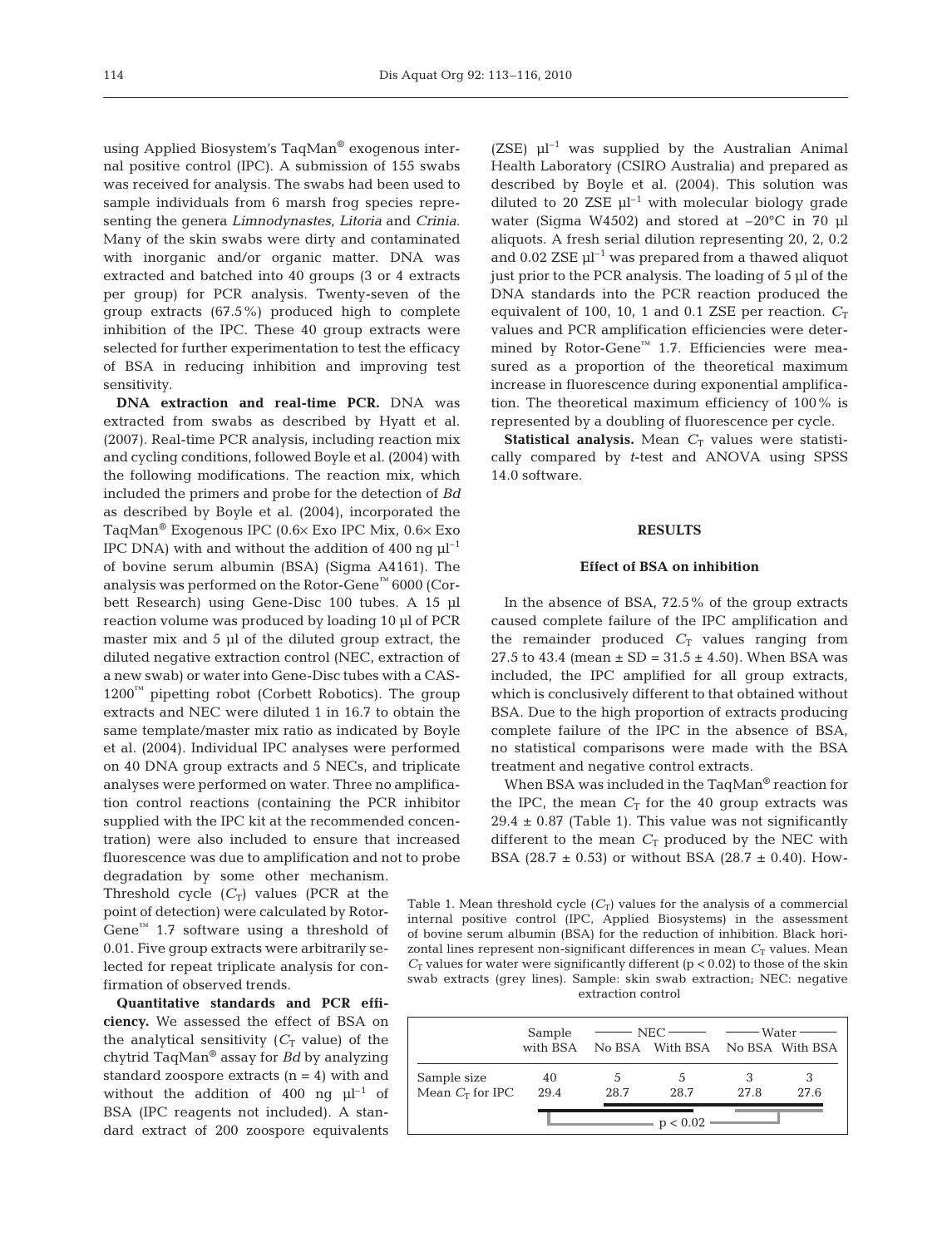

Fig. 1. Analysis of a commercial internal positive control (IPC, Applied Biosystems) in the assessment of bovine serum albumin (BSA) for the reduction of inhibition. Box plots show median values (horizontal line within box), interquartile range (box), range (whiskers) and extreme values (O) as determined by SPSS (version 14).  $C_T$ : threshold cycle; sample: skin swab extraction; NEC: negative extraction control

ever, it was significantly higher than the result for water in the absence or presence of BSA ( $p < 0.02$ ), suggesting that the materials used in sampling and extraction may cause slight inhibition. The results are summarized in Table 1 and Fig. 1. There was a wider range of  $C_T$  values for the skin swab extracts in comparison to the negative controls (Fig. 1). Of particular interest are those  $C_T$  values above 30, which are still suggestive of slight inhibition despite the addition of BSA.

Ten group extracts were positive for the chytrid Taq-Man® assay when analyzed in the multiplex reaction with the IPC. The mean  $C_T$  for the IPC of those extracts positive for *Bd* was  $29.2 \pm 0.63$  and was not significantly different to the mean for those negative for *Bd*  $(29.5 \pm 0.94, n = 30, p = 0.47)$ . In other words, amplification of the *Bd* fragment in the multiplexed reaction did not have a detectable influence on the IPC results.

#### **Repeat analyses and further evidence**

In order to confirm the observed trend of reduced inhibition due to the addition of BSA, 5 group extracts were arbitrarily selected for repeat triplicate IPC analysis. The results of the repeat analysis were consistent with the original assessments. When no BSA was included, 3 extracts that produced complete inhibition in the original analysis also produced complete inhibition for the repeat analyses. One extract produced 2 positive reactions with  $C_T$  values above 45 for the repeat analyses, which was comparable to an original  $C_T$  value of 43.4. The fifth extract produced 3 positive reactions with a mean  $C_T$  of 34.6  $\pm$  1.01, similar to the original  $C_T$  value of 35.4. When BSA was included in the triplicate analyses of the 5 group extracts, all reactions were positive with mean  $C<sub>T</sub>$  values ranging from 28.4 to 29.3, confirming the original results.

Further support was obtained when the 40 group extracts were assessed in triplicate for the presence of *Bd* through the analysis of the chytrid TaqMan® assay (IPC not included). Without the addition of BSA, only 5% of the group extracts produced a clearly positive reaction for *Bd* (3 positive reactions in a triplicate analysis). However, 35% of the group extracts were positive for *Bd* when BSA was added to the reaction (data not shown).

# **Effect of BSA on the analytical sensitivity of the chytrid TaqMan® assay for** *Bd*

To test the effect of BSA on the chytrid TaqMan® assay for *Bd* we analyzed standard solutions containing known ZSE. The results are presented in Table 2. Mean  $C_T$  values and PCR efficiencies were highly similar for each standard with or without the addition of BSA.

Table 2. Effect of the addition of 400 ng  $\mu$ <sup>-1</sup> of bovine serum albumin (BSA) to the chytrid TaqMan<sup>®</sup> assay in the analysis of standard extracts representing 100, 10, 1 and 0.1 zoospore equivalents (ZSE) (n = 4). Threshold cycle ( $C_T$ ) values and reaction efficiencies are presented. BSA had no significant effect ( $p > 0.2$ ) on  $C<sub>T</sub>$  values

|                |          |        | $\frac{1}{2}$ = 100 ZSE $\frac{1}{2}$ = $\frac{1}{2}$ = $\frac{1}{2}$ = $\frac{1}{2}$ = $\frac{1}{2}$ = $\frac{1}{2}$ = $\frac{1}{2}$ = $\frac{1}{2}$ = $\frac{1}{2}$ = $\frac{1}{2}$ = $\frac{1}{2}$ = $\frac{1}{2}$ = $\frac{1}{2}$ = $\frac{1}{2}$ = $\frac{1}{2}$ = $\frac{1}{2}$ = $\frac{1}{2}$ |        |          |        |          |        |
|----------------|----------|--------|-------------------------------------------------------------------------------------------------------------------------------------------------------------------------------------------------------------------------------------------------------------------------------------------------------|--------|----------|--------|----------|--------|
|                | With BSA | No BSA | With BSA                                                                                                                                                                                                                                                                                              | No BSA | With BSA | No BSA | With BSA | No BSA |
| Mean $C_T$     | 22.2     | 22     | 26                                                                                                                                                                                                                                                                                                    | 25.9   | 29.6     | 29.7   | 34.2     | 33.6   |
| SD.            | 0.09     | 0.24   | 0.21                                                                                                                                                                                                                                                                                                  | 0.11   | 0.36     | 0.17   | 0.54     | 1.08   |
| Efficiency (%) | 89       | 88     | 90                                                                                                                                                                                                                                                                                                    | 88     | 94       | 90     | 87       | 89     |